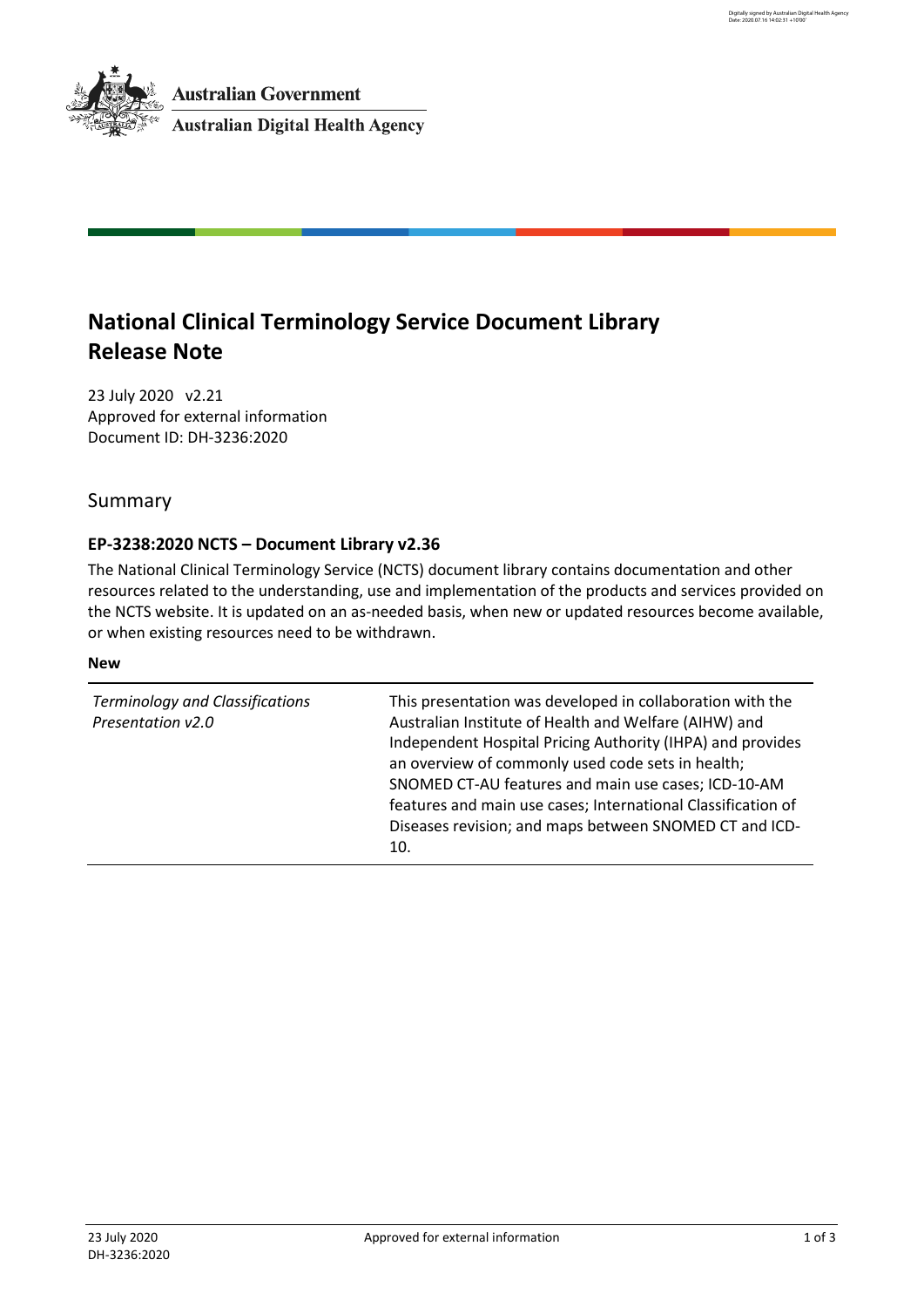## **Updated**

| Shrimp terminology browser – searching<br>SNOMED CT-AU presentation v1.1 | These presentations have been amended to include<br>updated references to server endpoints. |
|--------------------------------------------------------------------------|---------------------------------------------------------------------------------------------|
| Snapper:Map – creating maps to<br>SNOMED CT-AU presentation v1.1         |                                                                                             |
| Introduction to the FHIR specification<br>presentation v1.1              |                                                                                             |
| Introduction to the NCTS products and<br>services presentation v1.2      |                                                                                             |
| <b>Basic FHIR terminology services</b><br>presentation v1.1              |                                                                                             |
| NCTS Guide for Implementers v1.1                                         | This document has been amended to include updated<br>references to server endpoints.        |
| SNOMED CT-AU Australian Technical<br><b>Implementation Guide v2.5</b>    | This document has been amended to include updated<br>references to server endpoints.        |